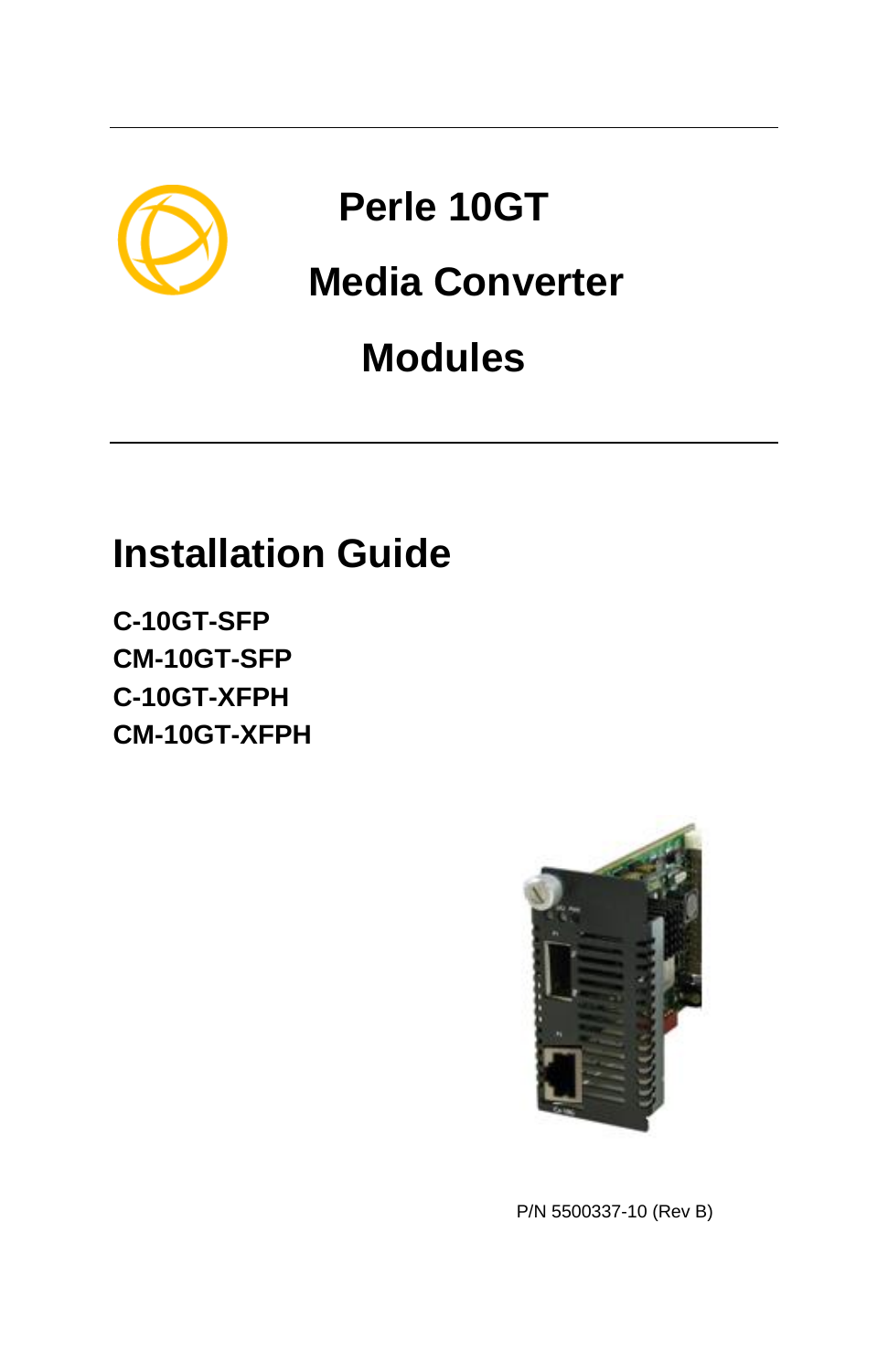## **Overview**

This document contains instructions necessary for the installation and operation of the Perle C/CM-10GT Media Converter modules. These models are used in conjunction with a Perle Media Converter chassis. Each module contains one pluggable transceiver port that permits insertion of a SFP+ or a XFP fiber module and one integrated RJ-45 (copper) port. These media converter modules can use either Perle Systems or third party MSA compatible 10G XFP or SFP+ modules including support for the following standards: 10GBase-SR, 10GBase-LR, 10GBase-ER, 10GBase-LRM and 10GBase-ZR. The C/CM-10GT-SPF supports one low power transceiver (SFP+), whereas the C/CM-10GT- XFPH supports one high power transceiver (XFP) (up to power level 4). These modules take two slots within a Perle Media Converter chassis

The C model modules are the unmanaged modules and the CM models are the managed modules. For information on the management options of the CM modules refer to the Perle MCR-MGT User's Guide that came with your Perle Management Module. All combination of modules within the chassis cannot exceed the chassis power input consumption. The full power consumption for Perle Media Converter chassis can be found on the Perle website.

| <b>Model</b> | Port 1     | Port 2  | <b>Type</b> |
|--------------|------------|---------|-------------|
| C-10GT-SFP   | $SFP+$     | $RJ-45$ | unmanaged   |
| CM-10GT-SFP  | $SFP+$     | $RJ-45$ | managed     |
| C-10GT-XFPH  | <b>XFP</b> | $RJ-45$ | unmanaged   |
| CM-10GT-XFPH | <b>XFP</b> | $RJ-45$ | managed     |

*Note: The C/CM-10GT-SFP media converter module can operate as a 1G media converter module if a 1G fiber transceiver has been inserted into the SFP+ transceiver port.*

Visit Perle's web site for the most up to date Installation guides, models and specifications: *<http://www.perle.com/>*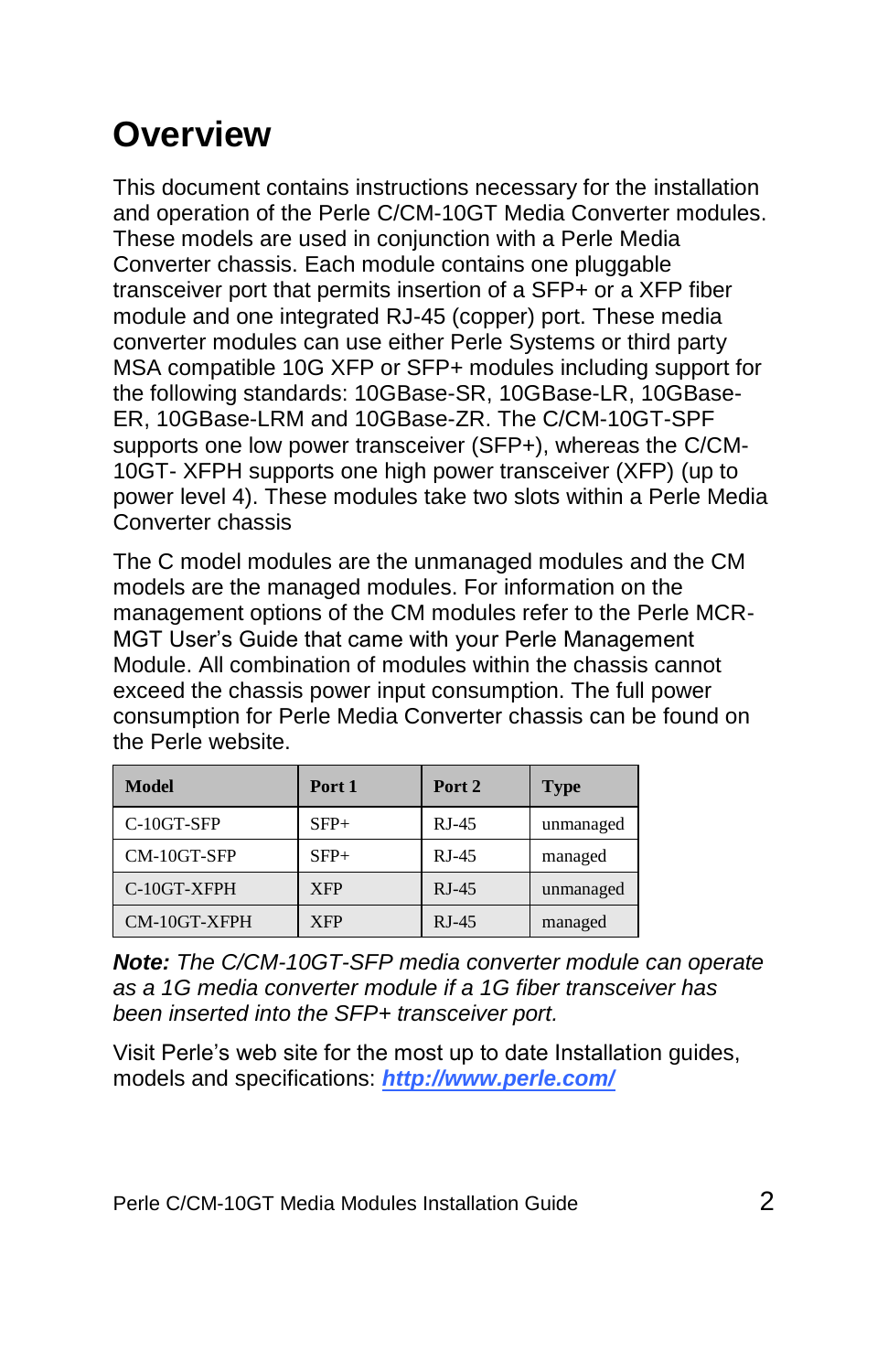# **Getting to know your C/CM-10GT Media Converter**

Your C/CM-10GT Media Converter package consists of the following items:

- C/CM-10GT module with one transceiver port (SFP+ or XFP) and one RJ-45 (copper) port.
- This guide

#### *Front View*

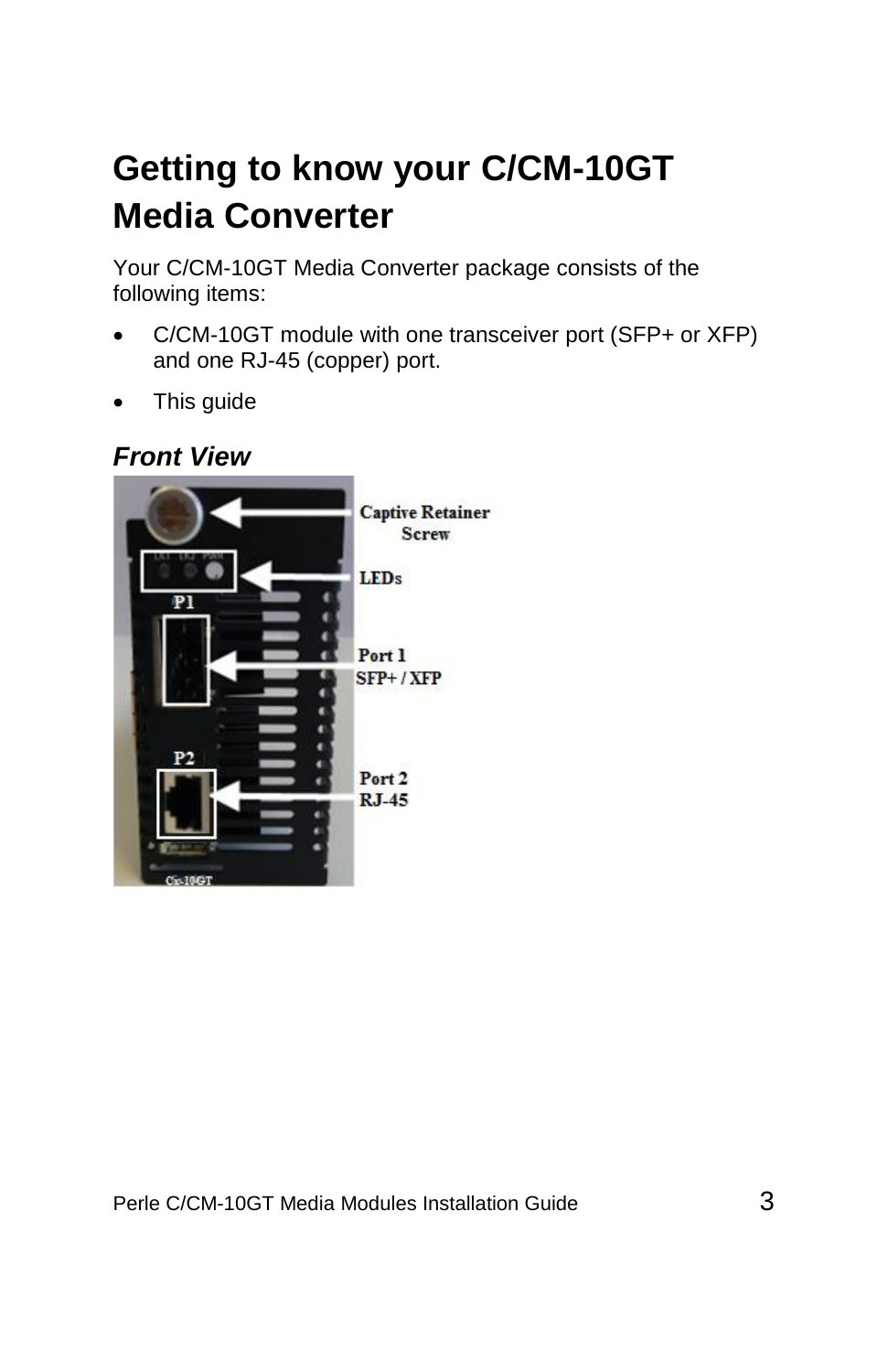## **Installation**

The default switch setting (all switches in the UP position) will work for most installations. The Auto-Jumper is set to Auto for Ethernet Auto detection.

These are the steps required to configure the Perle C/CM-10GT module.

- 1. Set the Auto-Jumper switch. (optional)
- 2. Set the DIP switch settings. (optional)
- 3. Install the module into the chassis. See *[Installing Modules.](#page-8-0)*
- 4. Insert the appropriate SFP+/XFP into the transceiver port.
- 5. Connect the fiber cable.
- 6. Connect the RJ-45 (copper cable). See *[Copper Cable](#page-14-0)  [Requirements.](#page-14-0)*

## **C/CM-10GT-SFP or C/CM-10GT-XFPH**

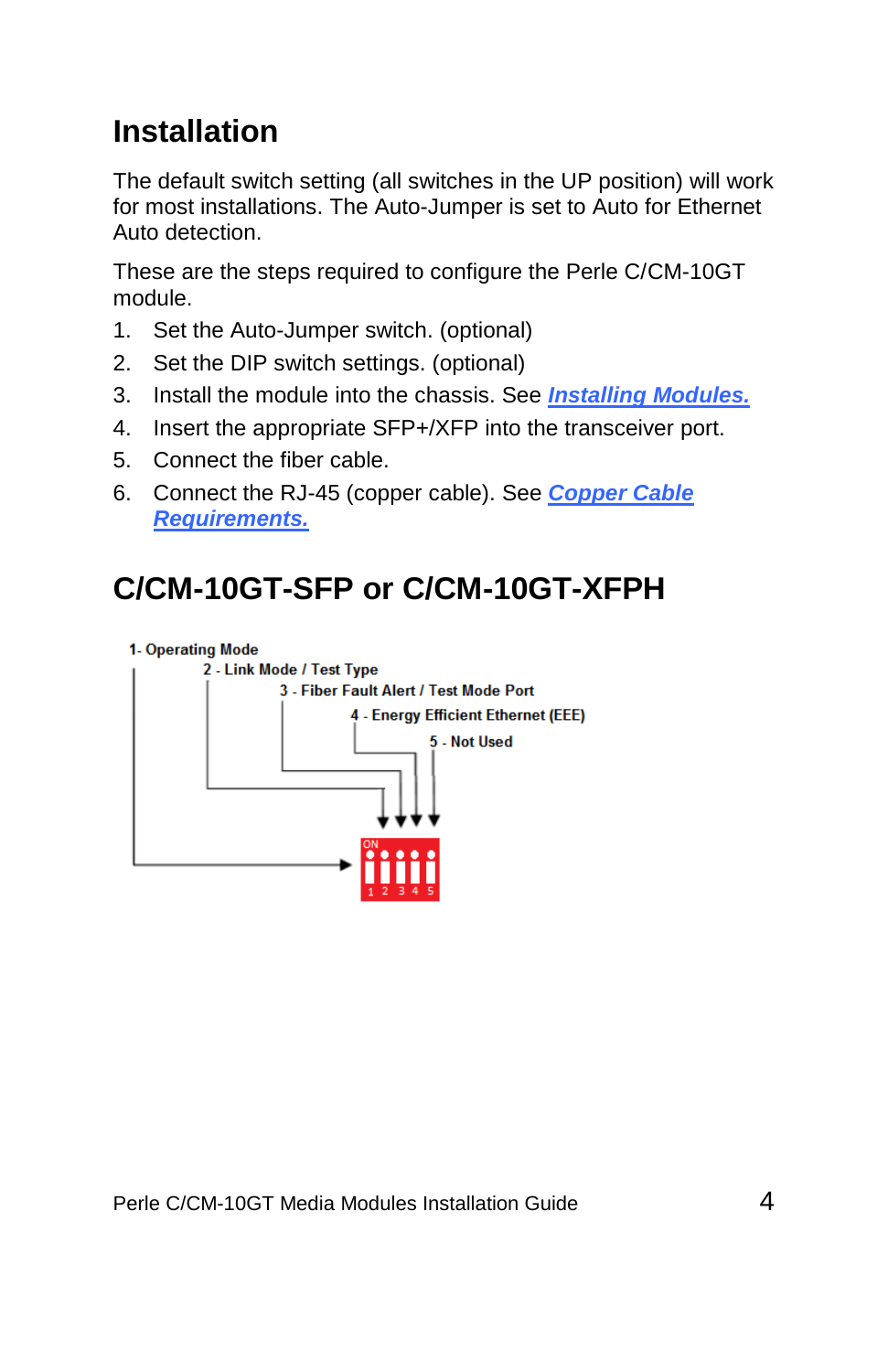## **DIP Switch Settings**

The DIP switches are located on the module.

*Note: Switch changes made when the module is powered up take effect immediately and will result in a link reset on both ports.*

*Operating Mode (Switch 1)*

| <b>Switch Position</b> | Mode |
|------------------------|------|
| Up (default)           | Data |
| Down                   | Test |

**Data:** In Data mode, data will flow between the fiber connection and the copper connection.

**Test:** Test Mode is used to run diagnostics, enable loopback and for running the Built In Link Tests.

**Note:** *The Operation Mode (Switch 1) affects the function of DIP Switches 2 and 3 when in Test mode.*

### *Link Mode (Switch 2 – Data Mode)*

| <b>Switch Position</b> | Mode                         |
|------------------------|------------------------------|
| Up (default)           | Smart Link Pass-Through Mode |
| Down                   | Standard Mode                |

**Smart Link Pass-Through:** In this mode, the link state on one port connection is directly reflected through the media converter to the other port connection. If link is lost on one of the connections, then the other link will be brought down by the media converter.

**Standard Mode:** In this mode, the links can be brought up and down independently of each other. A loss of link on either connection can occur without affecting the other fiber connection.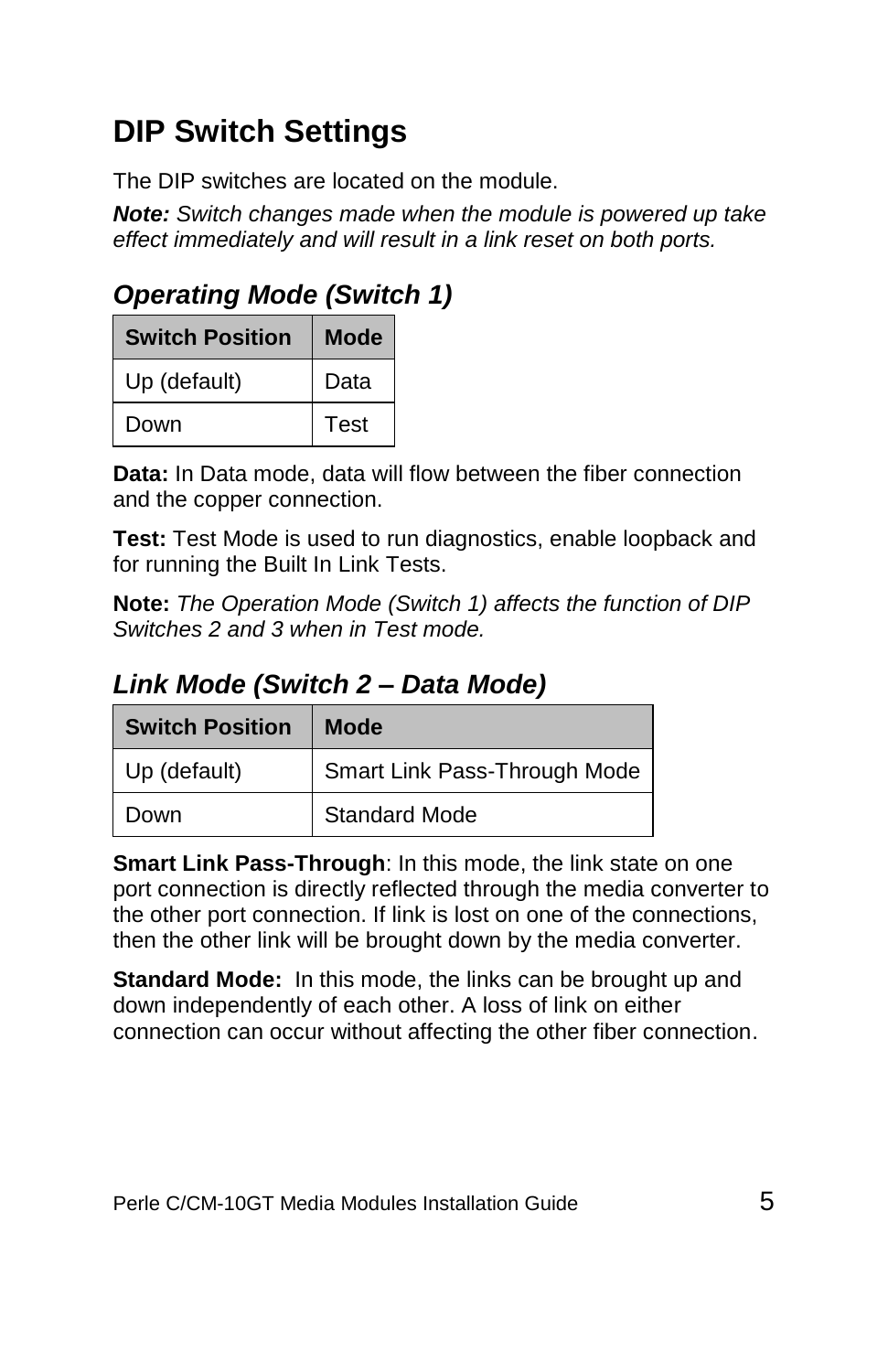### *Test Function (Switch 2 – Test Mode)*

| <b>Switch Position</b> | <b>Type</b>               |
|------------------------|---------------------------|
| Up (default)           | Built In Link Test (BILT) |
| Down                   | Loopback                  |

**Built In Link Test:** Set Switch 2 to the Up position for the C/CM-10GT media converter module to initiate the Built In Link Test on port 1. These tests consist of the media converter module generating test patterns to be sent out on port 1 to the remote media converter module. If the remote media converter module is also a compatible 10GBaseT media converter module then the remote media converter module will automatically be put into test mode.

*Note: The BILT can operate on 10G modules. This feature can also be used with Perle S-10G media converters*

**Loopback:** If Switch 2 is down, the specified port will be forced into loopback mode (switch 3 determines the port number). Data received on the receiver (RX) will be looped back to the transmitter (TX) connection. This mode is not used in conjunction with BILT. It can be used when other data generation methods are used.

### *Illustration of the Built In Link Test*



**Built In Link Test** 

**Local C/CM-10GT Configuration** Test Mode (Switch 1 – Down) Test Function (Switch 2 –Up) **Remote-C/CM-10GT Configuration** All switches in the Up position

Perle C/CM-10GT Media Modules Installation Guide 6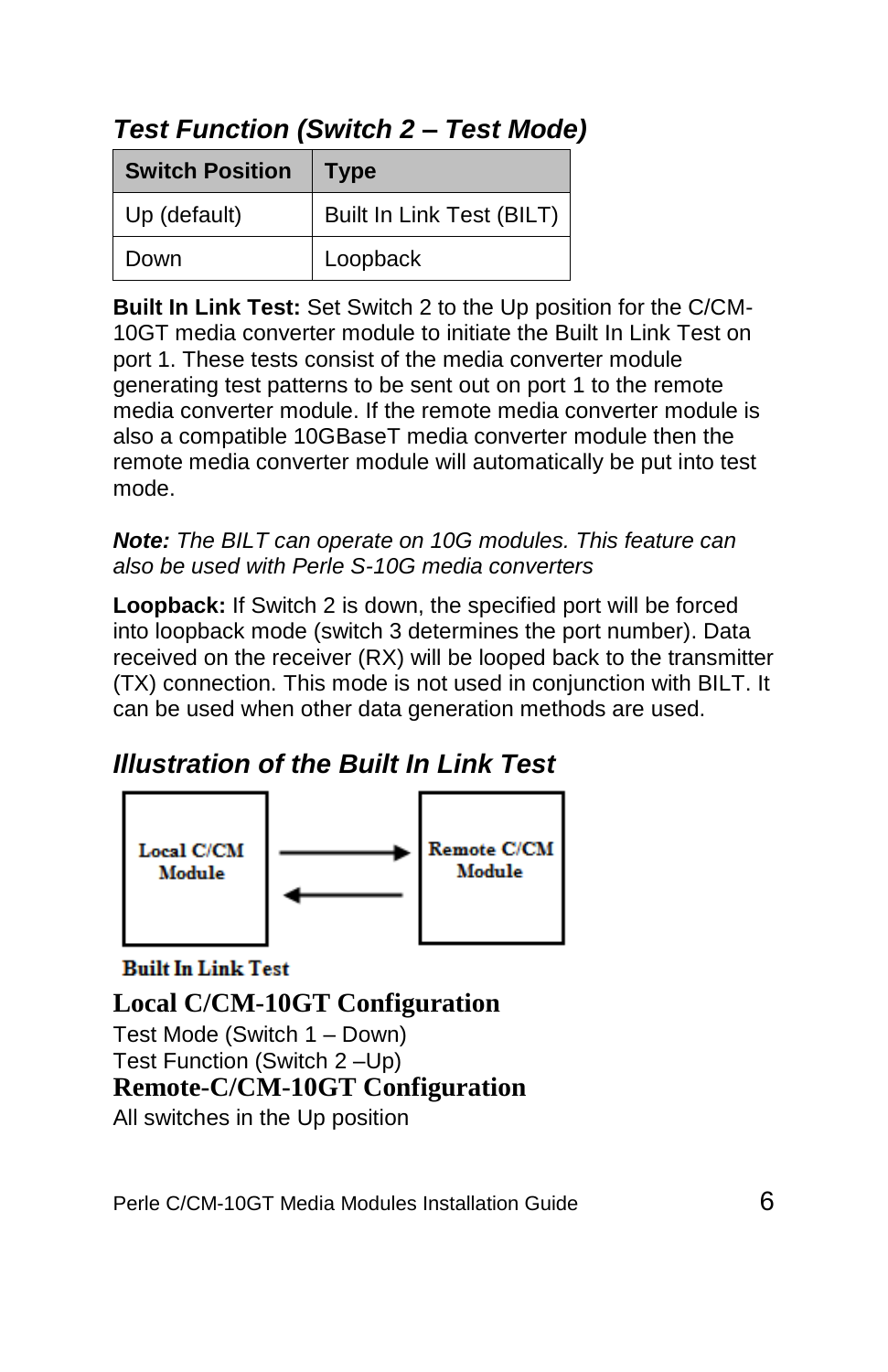#### *Sequence of Events*

- 1. The Local C/CM-10GT media converter module sends the Remote C/CM-10GT media converter module a signal to go into test mode.
- 2. The Remote C/CM-10GT media converter module turns on test mode.
- 3. Built In Link Test data is sent from the Local C/CM-10GT media converter module to the Remote C/CM-10GT media converter module.
- 4. The Remote C/CM-10GT media converter module analyses the received test data and sends its own test data plus a diagnostic code back to the Local C/CM media converter module.
- 5. If the PWR LED on the Local C/CM media converter module blinks red, this connection may require further testing. The PWR LED should flash green to indicate that there have been no errors in the last second.
- 6. The Built in Link Test continues to run until Switch 1 on the Local C/CM-10GT media converter module is set to Data mode.

### *Fiber Fault Alert (Switch 3 – Data Mode)*

| <b>Switch Position</b> | Mode            |
|------------------------|-----------------|
| Up (default)           | Enabled         |
| Down                   | <b>Disabled</b> |

**Enabled:** If the media converter module detects a loss of signal on the fiber port, the media converter module notifies the link partner on that same port that an error condition exists by bringing down the link.

**Disabled:** The media converter module will not monitor for fiber fault.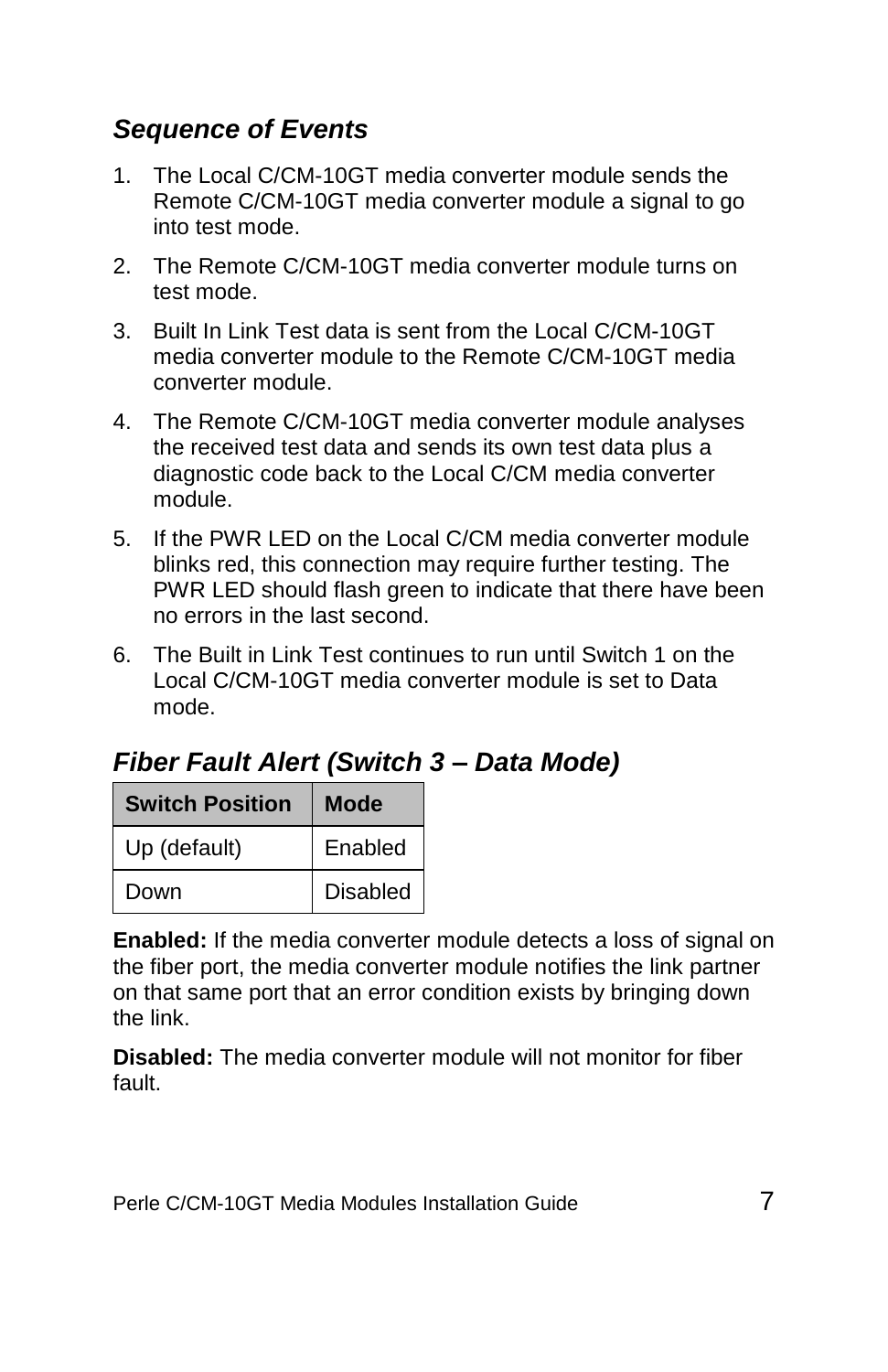## **Fiber Fault Alert Sample Config**



## **Media Converter Module A Configuration**

*Link Mode–Standard Mode Fiber Fault Alert*

## **Media Converter Module B Configuration**

*Link Mode–Smart Link Pass through Mode Fiber Fault Alert*

## **Sequence of Events**

- 1. Media Converter Module **A** loses fiber connection (RX).
- 2. Media Converter Module **A** notifies the remote Media Converter Module that there is a fault on the Link.
- 3. Media Converter Module **B** detects loss of fiber link on receiver (RX).
- 4. Media Converter Module **B** turns off transmitter (TX).

#### *Port Selection (Switch 3 – Test Mode)*

| <b>Switch Position</b> | <b>Port</b> |
|------------------------|-------------|
| Up (default)           |             |
| Down                   | 2           |

When Loopback mode is selected (Switch 1 and Switch 2 down), this switch specifies which port to enable loopback mode on.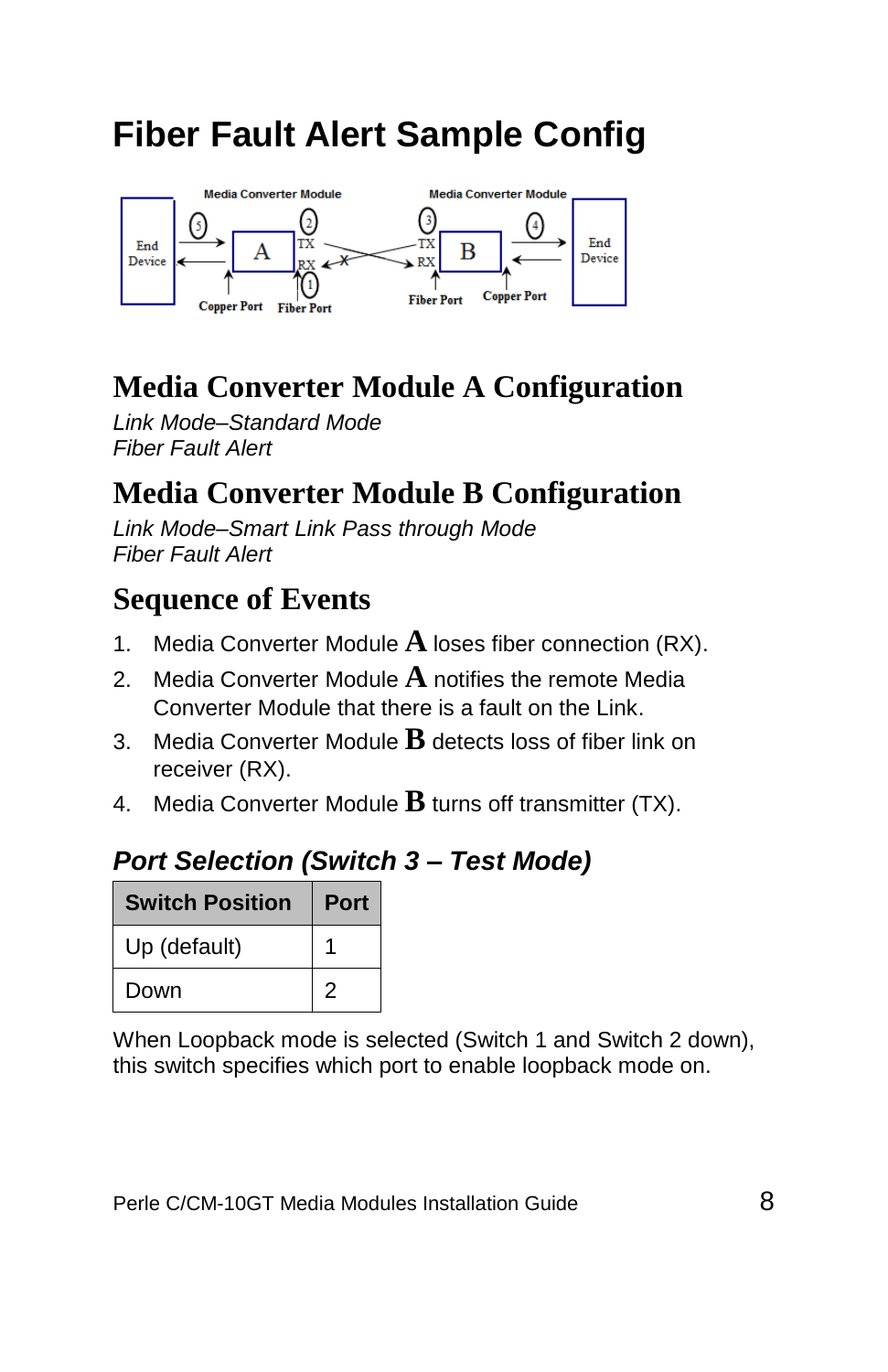| <b>Switch Position</b> | Mode            |
|------------------------|-----------------|
| Up (default)           | Enabled         |
| Down                   | <b>Disabled</b> |

**Enabled:** When enabled, the media converter will auto negotiate this capability with the attached EEE compliant devices/servers.

**Disabled:** The media converter will not auto negotiate this capability with the attached EEE compliant devices/servers.

## <span id="page-8-0"></span>**Installing Modules**

- 1. Set any jumpers and/or DIP switches on the module to the desired operating mode.
- 2. Gently slide the module into the slot until it becomes flush with the front of the chassis. Light pressure may be needed to seat the module. Do not force the module as you might damage the module. If there is resistance, remove the module and check the module's backplane connector for damage to the pins. If the module's backplane connector is not damaged, try to reinsert the module again.
- 3. Tighten the Captive retainer screw to ensure the module is locked in place.

*Caution: Observe electrostatic discharge precautions when installing or removing the module(s) from the Chassis. Failure to observe this caution could result in damage to the module(s) and/or chassis*.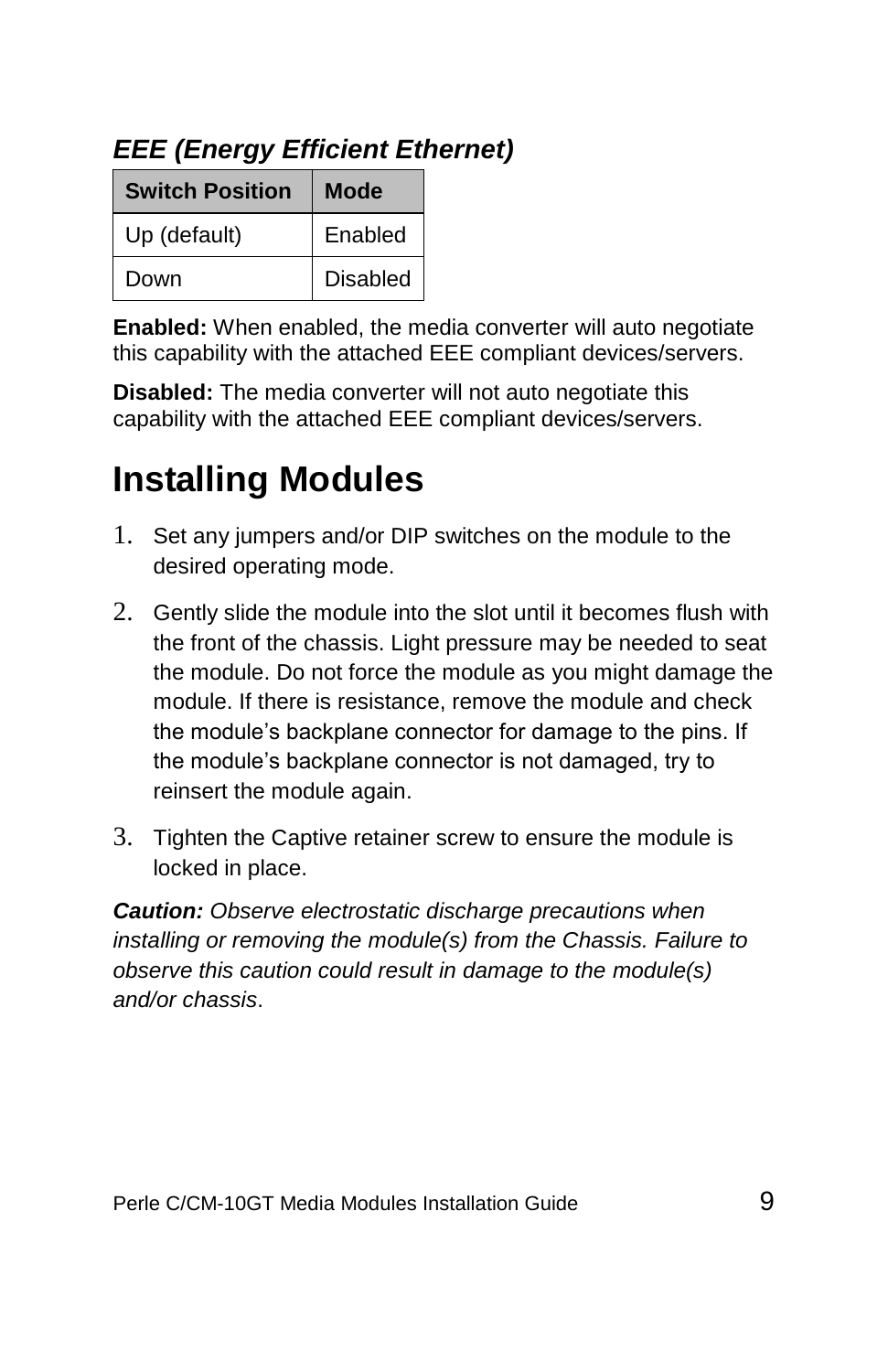# **AUTO-Config Jumper (CM models only)**

The Auto-Config jumper is located on the outer edge, at the midpoint of the module. Jumper the top and middle pin to select Auto mode. Jumper the middle and bottom pin to select SW mode.

**AUTO:** When set to Auto the module will, at power-up, check its internal flash memory to see if configuration information has been downloaded to it from a management module. If so it will use this configuration as its running configuration. If there is no configuration in flash it will read the settings of the DIP switches and use those as its running configuration.

**SW**: When set to SW (Switch), the module will, at power-up, read the settings of the DIP Switches and use those as its running configuration. It will ignore any configuration information in its flash memory.





Perle C/CM-10GT Media Modules Installation Guide 10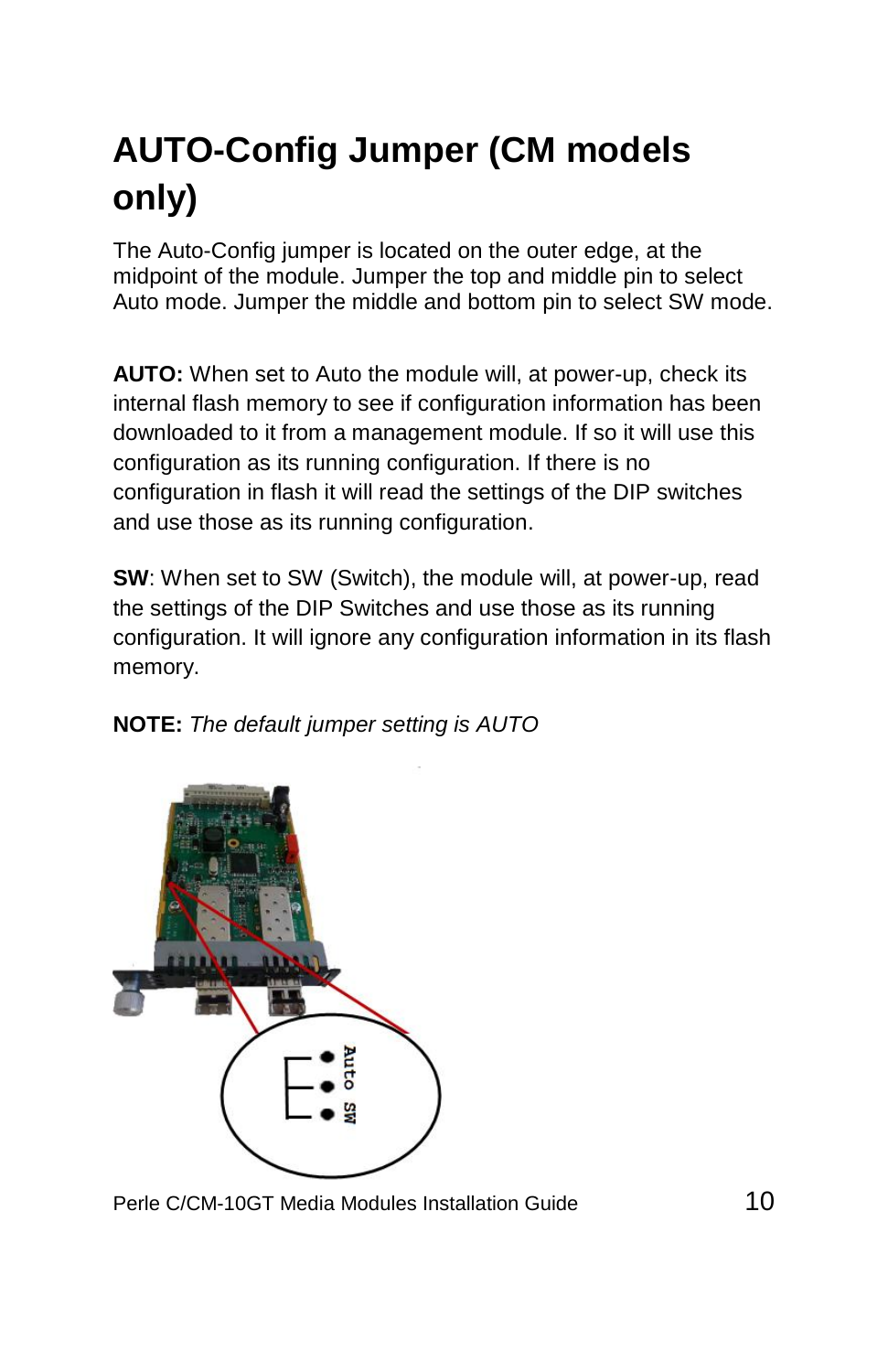## **Operation**

### *Status LED*

The Perle C/CM 10GT Media converters modules have three status LEDs located on the faceplate of the module.



### **PWR - Power/Test**

**Green On:** Power is on and the module is in normal operation mode.

**Green blinking** *slowly***:** the module is in test or loopback mode.

**Red Solid:** During power up: Hardware error detected. (See PWR Red LED Errors)

**Red Blinking quickly:** Error detected. (See LK1/LK Errors)

**Red blinking** *slowly* **while in Test mode**: Indicates an error within the last second.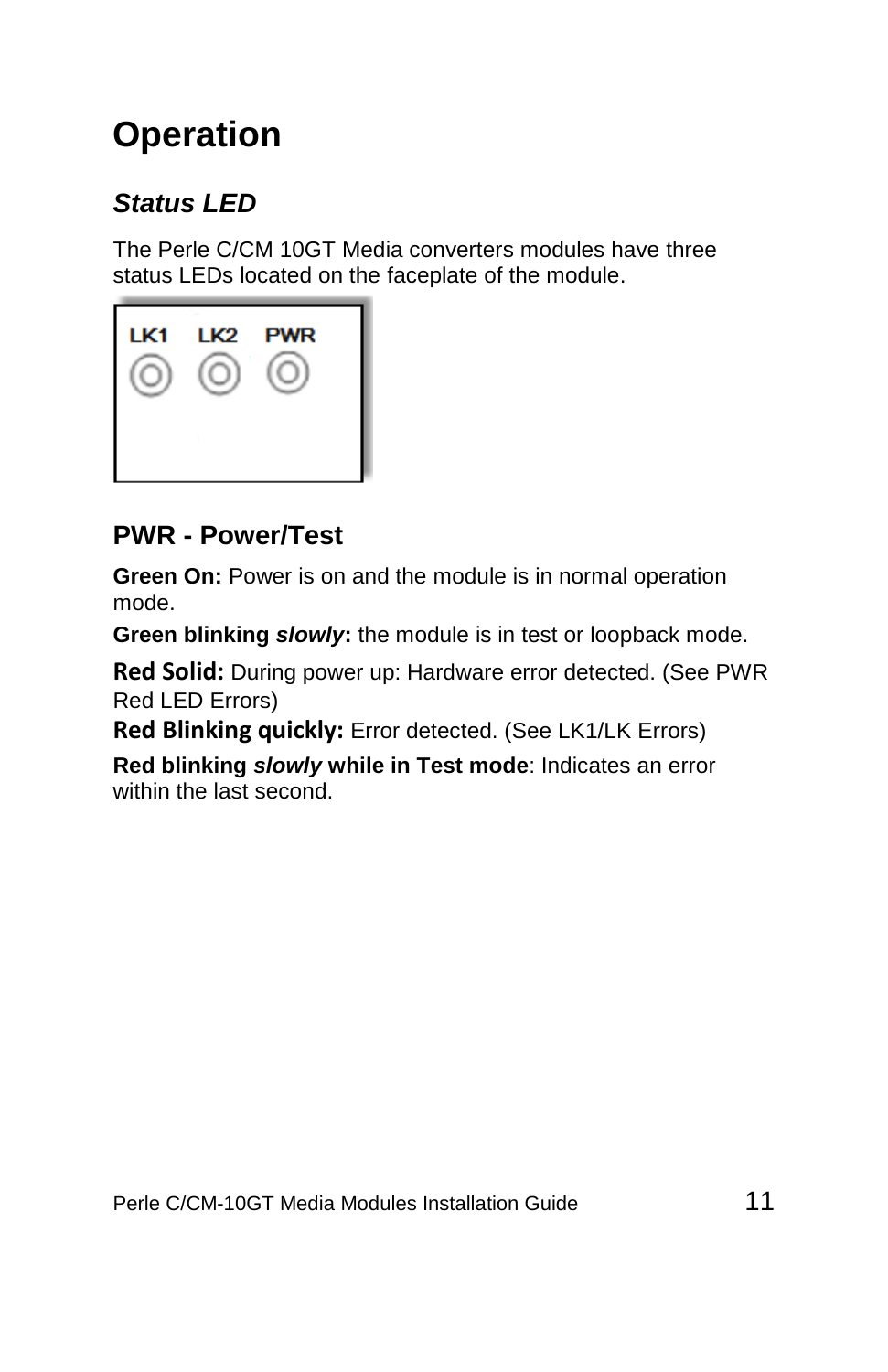## **LK1- Port 1 Activity**

**On:** Fiber link present.

**Blinking** *quickly***:** Fiber link present and receiving data.

**Blinking** *slowly***:** The fiber link has been taken down as a result of Smart Link Pass-Through.

**Off:** No fiber link present.

### **LK2 – Port 2 Activity**

**On:** Copper link present.

**Blinking** *quickly***:** Copper link present and receiving data.

**Blinking** *slowly***:** The copper link has been taken down as a result of Smart Link Pass-Through.

**Off:** No copper link present.

### *LK1 LK2 Error Codes*

| LK1 | LK <sub>2</sub> | Meaning                                                                            |
|-----|-----------------|------------------------------------------------------------------------------------|
| Off | Off             | Incompatible SFP+ or XFP                                                           |
| Off | On              | Power Budget exceeded – XFP's requesting more power than<br>specified port rating. |
| On  | Off             | SFP+ or XFP communication error – C/CM-10GT unable to<br>communicate with module   |
|     | On              | <b>Internal Error</b>                                                              |

### *PWR-Red LED Errors*

| I K1            | LK <sub>2</sub> | Meaning                                                                                                                               |
|-----------------|-----------------|---------------------------------------------------------------------------------------------------------------------------------------|
| <b>Blinking</b> | n/a             | Blinking one second on, 3 seconds off: the maximum specified<br>operating temperature within the inserted module has been<br>exceeded |
| Off             | Off             | Internal Hardware.                                                                                                                    |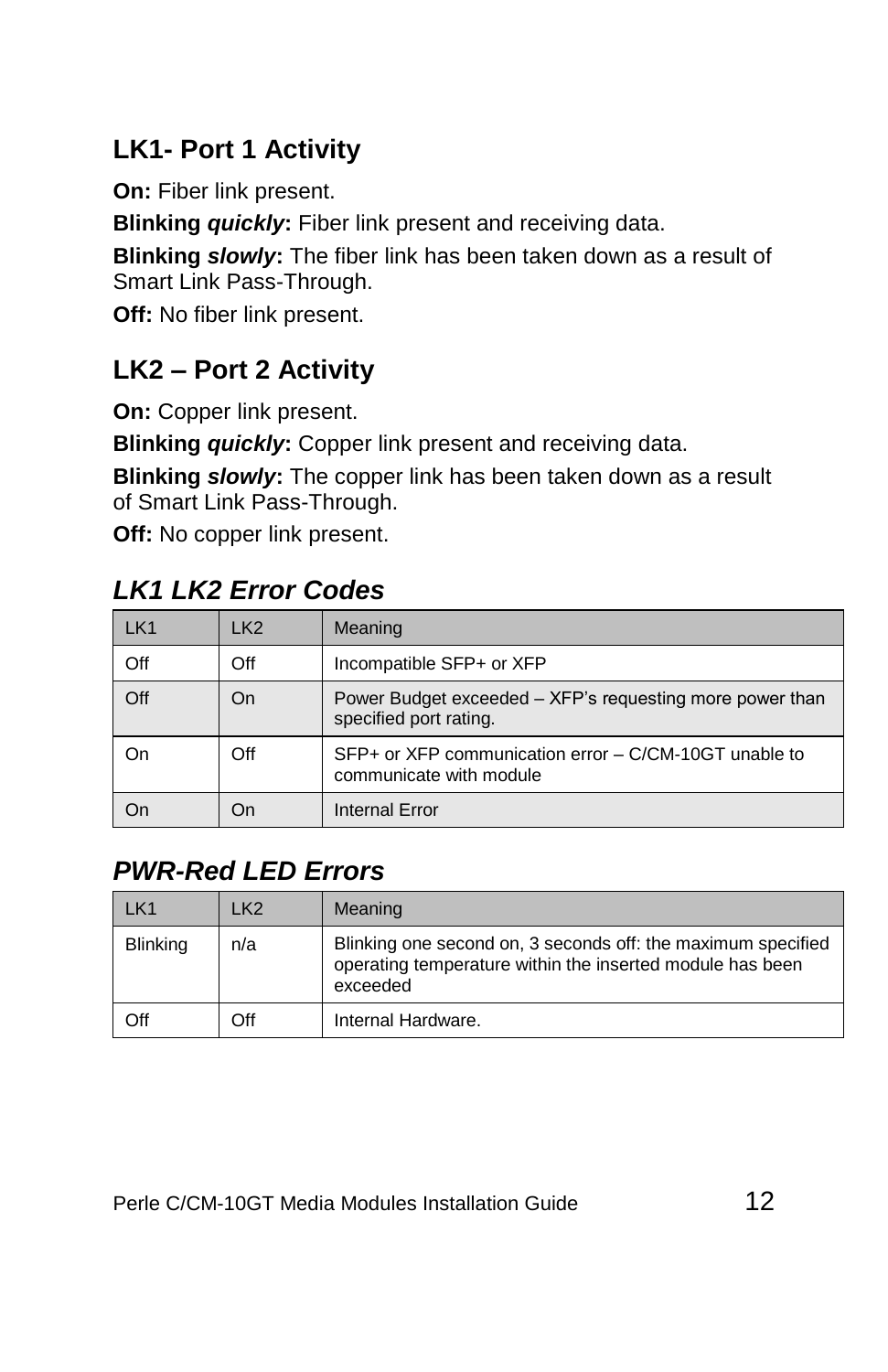## **Troubleshooting**

### *General*

- Ensure that the SFP+ or XFP module is inserted correctly into the transceiver port.
- $\checkmark$  Ensure that the copper cabling (RJ-45) meets Ethernet copper cabling requirements. See *[Copper Cable Requirements](#page-14-0)* in this guide.

### *No connectivity*

If unable to get full connectivity with all DIP switches in the UP position, these procedures can be used for troubleshooting.

#### **Built In Link Test**

The Built In Link Test requires two 10GBaseT modules/converters.

Choose one side of the link to generate the test data (master side) and one side to receive and analyse the test data (slave side).

- 1. Set Switch 1 down and Switch 2 to the Up position (Built In Link Test) on the master side.
- 2. The master side automatically sends test data to the slave side.
- 3. The slave side analyses the received test data and sends its own test data plus a diagnostic code back to the master side.
- 4. If the PWR LED on the master side blinks red then this connection may require further testing.
- 5. If the PWR LED on the master side blinks green after several seconds of testing, then the SPF+/XFP link is passing the Built In Link Test.
- 6. The Built in Link Test continues to run until Switch 1 on the master side is set back to Data mode.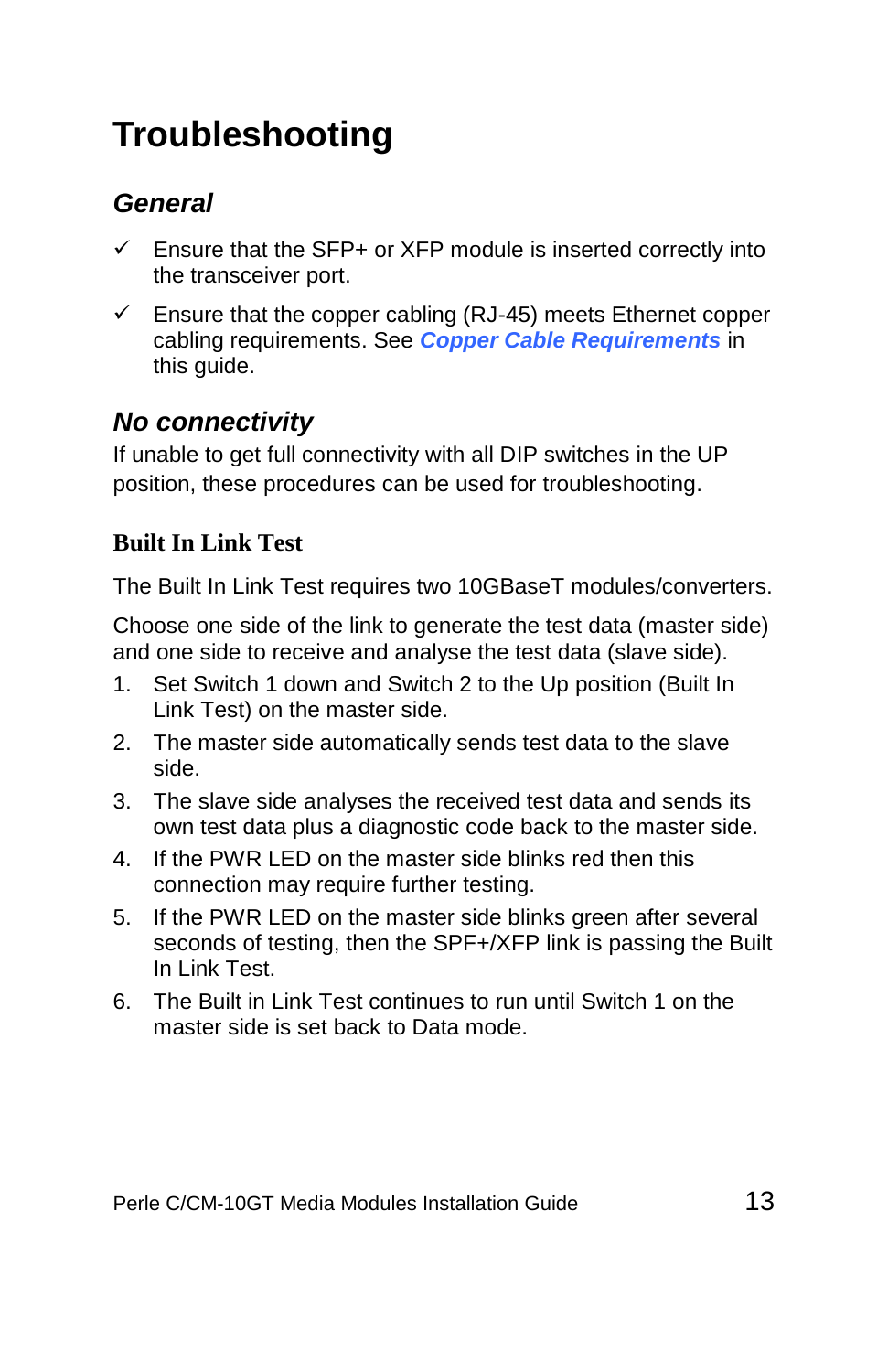#### **Loopback Test**

This mode is not used in conjunction with BILT.

- 1. If either media converter module is not a Perle 10GT module then you need to set loopback mode on one of the media converter modules. (See the User's Guide that came with that media converter module).
- 2. Use an alternative way to generate data to the unit set in loopback mode. Data received on the receiver (RX) will be looped back to the transmitter (TX) connection. Use a third party application to analyse the received data.

### *Module Temperature Protection*

All C/CM-10GT modules come equipped with module temperature protection. Should an inserted SFP+ or XFP module operate above its specified maximum operating temperature, the C/CM-10GT will reduce the power to that module. The C/CM-10GT will continue to monitor the modules' temperature until the temperature is below the maximum operating temperature and then the C/CM-10GT will return the module to normal operating mode.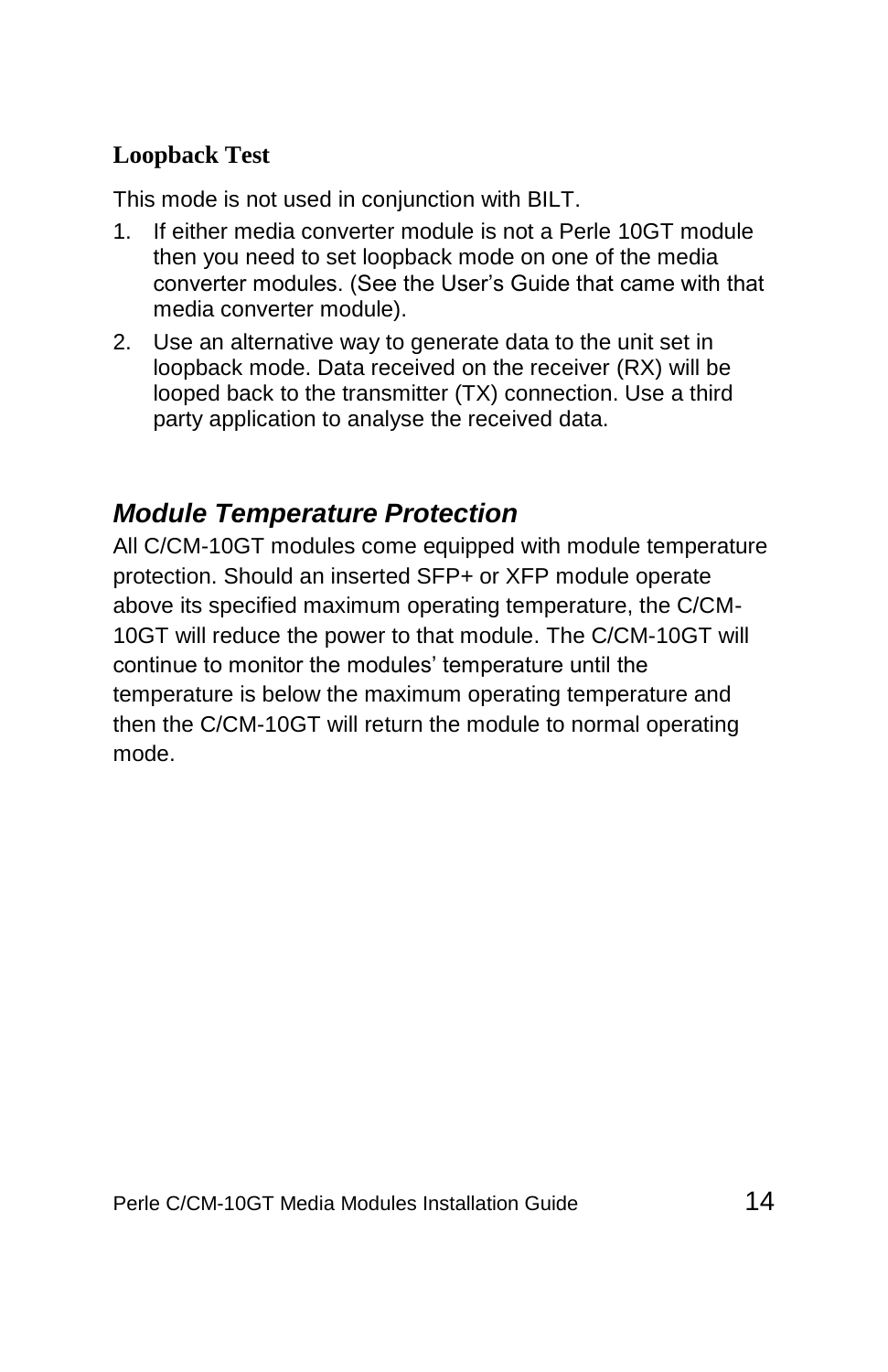## **Technical Specifications**

#### Maximum Power Consumption 10GT to SFP 10\*

| $SFP+$                       |                                                                       |
|------------------------------|-----------------------------------------------------------------------|
| <b>Operating Temperature</b> | 0°C -50°C (32°F - 122°F)                                              |
| Storage Temperature          | $-25^{\circ}$ C -70 $^{\circ}$ C (-13 $^{\circ}$ F -158 $^{\circ}$ F) |
| <b>Operating Humidity</b>    | 5% to 90% non-condensing                                              |
| <b>Storage Humidity</b>      | 5% to 95% non-condensing                                              |
| <b>Operating Altitude</b>    | Up to 3,048 m (10,000 ft)                                             |

#### Maximum Power Consumption 10GT to XFP 15\*

| <b>XFP</b>                   |                             |
|------------------------------|-----------------------------|
| <b>Operating Temperature</b> | -40°C -75°C (-40°F - 167°F) |
| Storage Temperature          | -40°C -85°C (-40°F -185°F)  |
| <b>Operating Humidity</b>    | 5% to 90% non-condensing    |
| <b>Storage Humidity</b>      | 5% to 95% non-condensing    |
| <b>Operating Altitude</b>    | Up to 3,048 m (10,000 ft)   |

\*Maximum rating for both media converter and modules inserted. Actual rating is dependent on the power consumption of the SFP+/XPF modules inserted.

### **SFP+ and XFPH Feature Set**

- MSA Compliant SFP/SFP+
- MSA complaint Class 1,2,3 and 4 XFP modules for the C/CM-10GT-XFPH
- 1G copper modules
- 1G fiber modules
- SFP+ supports CX1 modules
- XFP supports CX4 modules

### **Fiber Cabling Requirements**

- **MM**: 50/125 microns 62.5/125 microns
- **SM**: 9/125 microns

### <span id="page-14-0"></span>**Copper Cable Requirements**

- Category 6A
- Straight through or Ethernet crossover

Perle C/CM-10GT Media Modules Installation Guide 15